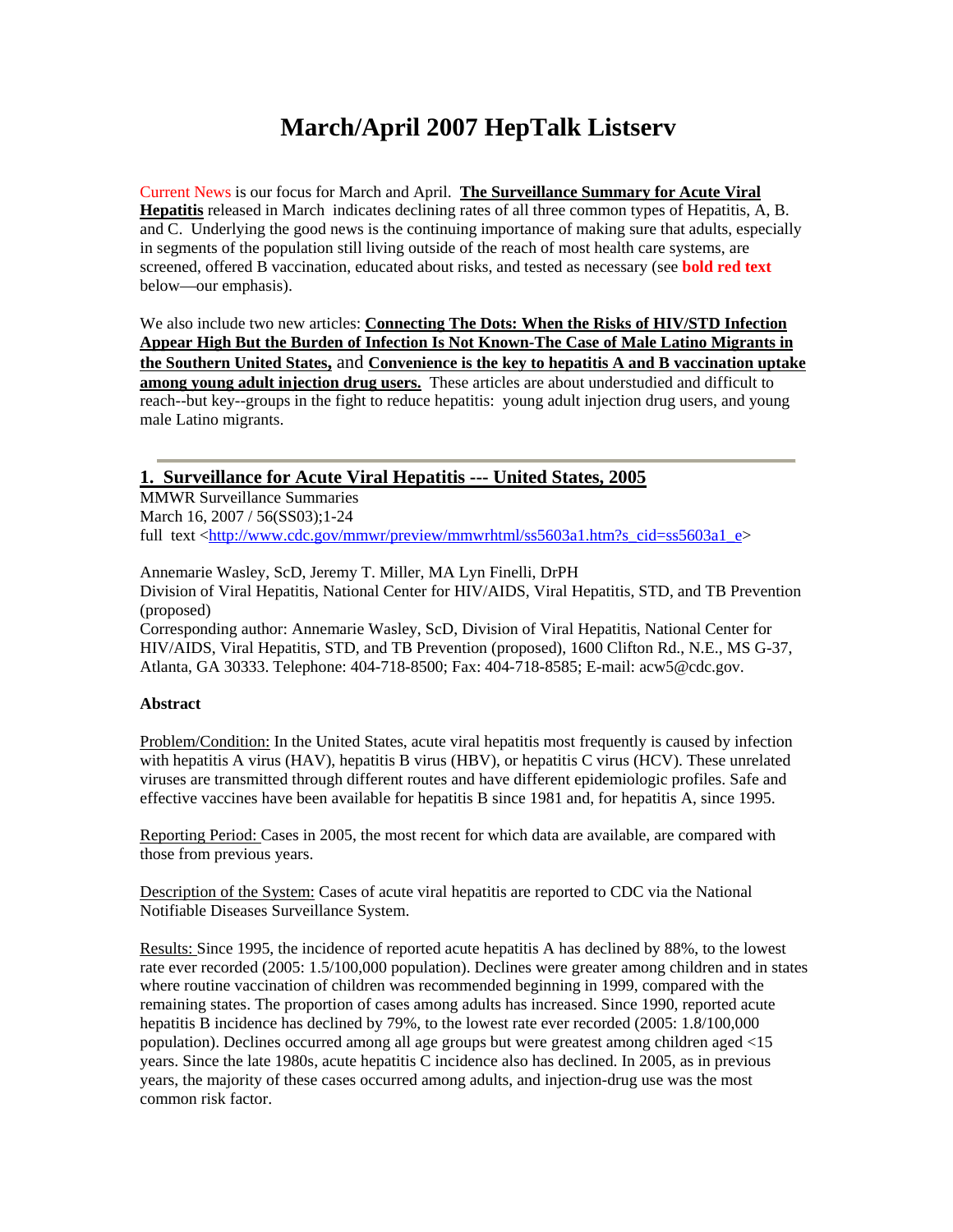Interpretation: The greater declines in hepatitis A rates among the states and age groups included in the 1999 recommendations for routine childhood hepatitis A vaccination suggest that this strategy reduced rates. Universal hepatitis B vaccination of children has resulted in substantially lower rates among younger age groups. **Higher rates of hepatitis B continue among adults, particularly males aged 25--44 years, which emphasize the need to vaccinate adults at risk for HBV infection**. The decline in hepatitis C incidence is primarily attributed to a decrease in incidence among injection-drug users (IDUs). The reasons for this decrease are multifactorial and are probably related to riskreduction practices among IDUs.

Public Health Actions: The recent expansion of recommendations for routine hepatitis A vaccination to include all children in the United States aged 12--23 months is expected to further reduce hepatitis A rates. Ongoing hepatitis B vaccination programs will ultimately eliminate domestic HBV transmission, and increased vaccination of adults who have risk factors will accelerate progress toward elimination. **Prevention of hepatitis C relies on identifying and counseling uninfected persons at risk for hepatitis C (e.g., IDUs) regarding ways to protect themselves from infection**.

#### Introduction

Viral hepatitis is caused by infection with any of at least five distinct viruses, of which the most commonly identified in the United States are hepatitis A virus (HAV), hepatitis B virus (HBV), and hepatitis C virus (HCV). All three viruses can cause an acute illness characterized by nausea, malaise, abdominal pain, and jaundice. HBV and HCV also can produce a chronic infection that is associated with an increased risk for chronic liver disease and hepatocellular carcinoma.

HAV is transmitted through the fecal-oral route, spreading primarily through close personal contact with an HAV-infected person. Hepatitis A has been one of the most frequently reported notifiable diseases in the United States; during 1987--1997, an average of 28,000 cases of acute hepatitis A was reported for each year. However, effective vaccines to prevent HAV infection have been available in the United States since 1995. These vaccines have provided the opportunity to reduce substantially disease incidence and potentially eliminate transmission.

Since 1996, hepatitis A vaccine has been recommended for persons at increased risk for infection, including international travelers, men who have sex with men (MSM), injection- and noninjectiondrug users, and children living in communities with high rates of disease (1). In 1999, the Advisory Committee on Immunization Practices (ACIP) recommended that 1) routine hepatitis A vaccination be implemented for children living in 11 states (10 in the West and one in the South) where the average hepatitis A rates during 1987--1997 were at least 20/100,000 population (2) and that 2) hepatitis A vaccine be considered for children in six states where rates were at least 10/100,000 but less than 20/100,000.

HBV is transmitted parenterally; therefore, the virus can only be transmitted through exposure to the blood or body fluids of an infected person. Transmission occurs through exposures such as injectiondrug use, sexual contact with an infected person, and from an infected mother to her infant during delivery. Beginning in 1991, a comprehensive strategy for the elimination of HBV transmission was implemented in the United States (3). The four elements of this strategy are 1) universal vaccination of infants beginning at birth; 2) prevention of perinatal HBV infection through routine screening of all pregnant women for HBV infection and by providing immunoprophylaxis to infants born to infected women or to women of unknown infection status; 3) routine vaccination of previously unvaccinated children and adolescents; and 4) vaccination of adults at increased risk for infection, including healthcare workers, dialysis patients, household contacts and sex partners of persons with chronic HBV infection, recipients of certain blood products, persons with a recent history of multiple sex partners or a sexually transmitted disease, MSM, and injection-drug users (IDUs).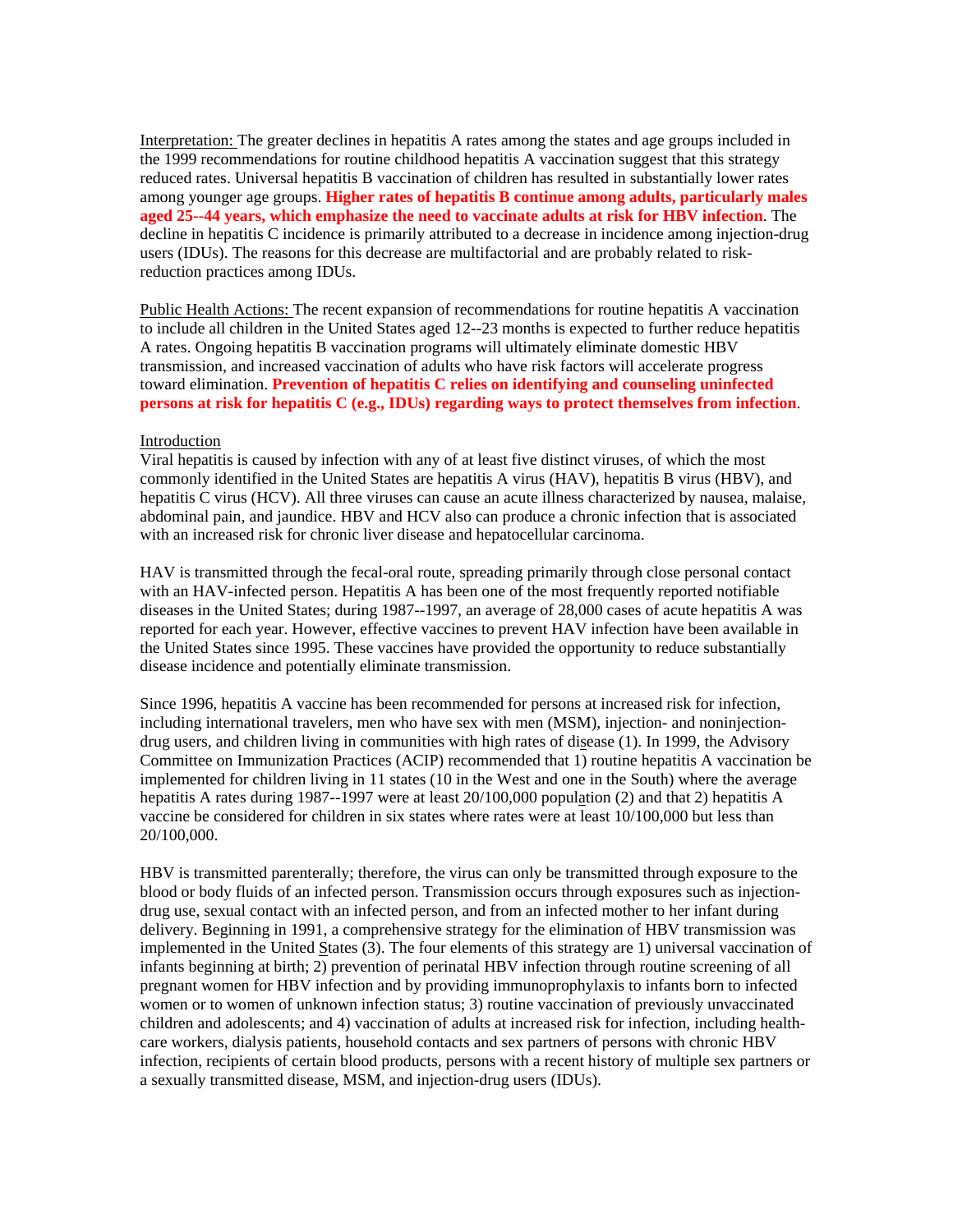HCV, also transmitted parenterally, is the most prevalent bloodborne infection in the United States; approximately 3.2 million persons are chronically infected with HCV (4). No vaccine for this infection is available. **National recommendations issued in 1998 for prevention and control of HCV infection (5) emphasize primary prevention activities to reduce the risk for HCV transmission. These activities include screening and testing blood donors, viral inactivation of plasma-derived products, risk-reduction counseling for persons at risk for HCV infection, and routine practice of infection-control precautions in health-care settings.** This report describes the burden of acute hepatitis attributed to infection with HAV, HBV, or HCV and summarizes trends in the incidence of these diseases through 2005.

# **2. Connecting The Dots: When the Risks of HIV/STD Infection Appear High But the Burden of Infection Is Not Known-The Case of Male Latino Migrants in the Southern United States.**

AIDS and Behavior 2007 Mar 21; [Epub ahead of print]

Painter TM. Prevention Research Branch, Division of HIV/AIDS Prevention, National Center for Hepatitis, HIV, STD, and TB Prevention, Centers for Disease Control and Prevention, 1600 Clifton Road, NE, Mailstop E-37, Atlanta, GA, 30333, USA, tcp2@cdc.gov.

Between 1990 and 2000, the number of Latinos in Alabama, Arkansas, Georgia, North Carolina, South Carolina, and Tennessee, states that had no or small Latino populations in 1990, increased by more than 300% on average. Several of these states (referred to as rapid growth states) have high AIDS/STD case rates. Compared to Latinos in states with well-established Latino populations and Latinos nationwide, those in rapid growth states are more often males, young, foreign-born, and recent arrivals who travel without females. The typical Latino in rapid growth states is a young male migrant. Although these migrants may be at risk of HIV/STD infection, little is known about the risk factors that affect them. To clarify this picture, a database search was conducted to identify studies of HIV/STD infection and/or risk factors among rural and urban-based Latino migrants in the six rapid growth states. This qualitative review examines ten studies that were conducted in Alabama, Georgia, North Carolina, and South Carolina. Five of the studies screened for HIV and/or syphilis infection and provide some information on risk factors; five studies describe risk factors only. Most of those studies that describe risk factors provide evidence that male Latino migrants in rural and urban settings of rapid growth states are vulnerable to HIV/STD infection through heterosexual contacts. However, many of the studies fail to provide sufficient information on other risk factors, and all but one of the studies that screened migrants for HIV or STD infection were conducted between 1988 and 1991. There is an urgent need for updated information on HIV/STD infection and the social-behavioral and situational risk factors that affect male Latino migrants in rapid growth states of the South.

## **3. Convenience is the key to hepatitis A and B vaccination uptake among young adult injection drug users.**

Drug Alcohol Depend. 2007 Feb 1; [Epub ahead of print] Campbell JV, Garfein RS, Thiede H, Hagan H, Ouellet LJ, Golub ET, Hudson SM, Ompad DC, Weinbaum C; for the DUIT Study Team. HIV/AIDS Epidemiology Program, Public Health-Seattle & King County, 400 Yesler Way 3rd Floor, c/o Hanne Thiede, Seattle, WA 98104, USA.

BACKGROUND: Despite CDC recommendations to vaccinate injection drug users (IDUs) against hepatitis A virus (HAV) and hepatitis B virus (HBV) infections, coverage remains low. Vaccination programs convenient to IDUs have not been widely implemented or evaluated. We assessed whether convenience and monetary incentives influenced uptake of free vaccine by 18-30-year-old IDUs in five U.S. cities. METHODS: IDUs recruited from